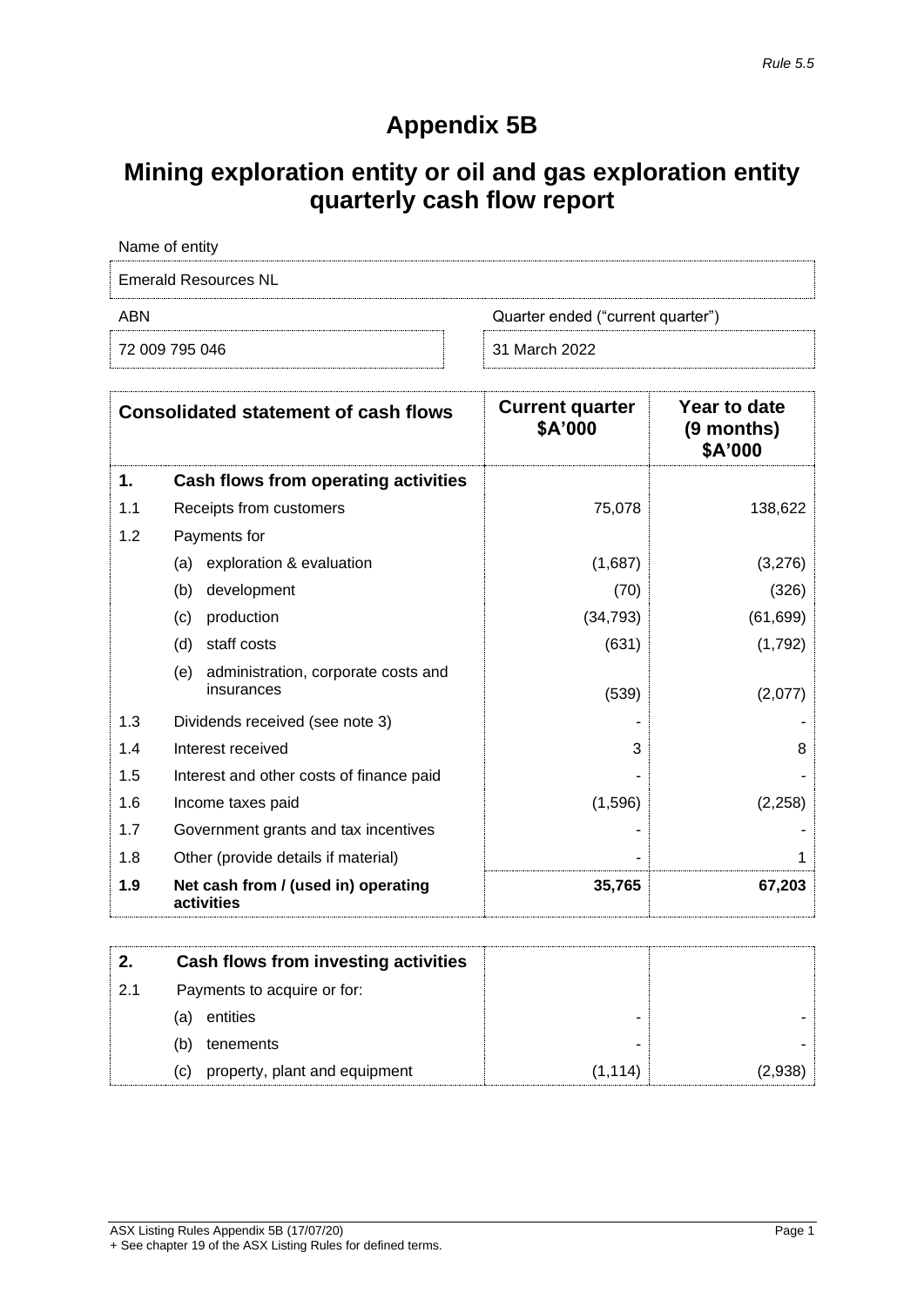| <b>Consolidated statement of cash flows</b> |                                                                                                            | <b>Current quarter</b><br>\$A'000 | Year to date<br>(9 months)<br>\$A'000 |
|---------------------------------------------|------------------------------------------------------------------------------------------------------------|-----------------------------------|---------------------------------------|
|                                             | exploration & evaluation<br>(d)<br>mine development expenditure:<br>gold revenue during pre-<br>production |                                   | 19,9321                               |
|                                             | mine development<br>capitalised interest                                                                   | (764)                             | (41, 391)<br>(1,688)                  |
|                                             | (e)<br>investments                                                                                         | (327)                             | (383)                                 |
| (f)                                         | other non-current assets                                                                                   |                                   |                                       |
| 2.2                                         | Proceeds from the disposal of:                                                                             |                                   |                                       |
|                                             | entities<br>(a)                                                                                            |                                   |                                       |
|                                             | (b)<br>tenements                                                                                           |                                   |                                       |
|                                             | (c)<br>property, plant and equipment                                                                       |                                   |                                       |
|                                             | (d)<br>investments                                                                                         |                                   |                                       |
|                                             | other non-current assets<br>(e)                                                                            |                                   |                                       |
| 2.3                                         | Cash flows from loans to other entities                                                                    |                                   |                                       |
| 2.4                                         | Dividends received (see note 3)                                                                            |                                   |                                       |
| 2.5                                         | Other (provide details if material)                                                                        |                                   |                                       |
| 2.6                                         | Net cash from / (used in) investing<br>activities                                                          | (2,205)                           | (26, 468)                             |

<sup>1</sup>Note: The Okvau Gold Mine reached a steady state of production in September 2021 with gold sales of \$19.9M relating to gold poured prior to this date credited against development costs.

| 3.   | Cash flows from financing activities                                                       |           |           |
|------|--------------------------------------------------------------------------------------------|-----------|-----------|
| 3.1  | Proceeds from issues of equity securities<br>(excluding convertible debt securities)       |           |           |
| 3.2  | Proceeds from issue of convertible debt<br>securities                                      |           |           |
| 3.3  | Proceeds from exercise of options                                                          | 192       | 346       |
| 3.4  | Transaction costs related to issues of equity<br>securities or convertible debt securities | (2)       | (2)       |
| 3.5  | Proceeds from borrowings                                                                   |           |           |
| 3.6  | Repayment of borrowings                                                                    | (6, 742)  | (9,015)   |
| 3.7  | Transaction costs related to loans and<br>borrowings                                       |           |           |
| 3.8  | Interest paid on borrowings                                                                | (6, 245)  | (14, 443) |
| 3.9  | Payments for lease liabilities                                                             | (2, 418)  | (3,580)   |
| 3.10 | Dividends paid                                                                             |           |           |
| 3.11 | Other (Withholding tax)                                                                    | (1,069)   | (2,471)   |
| 3.12 | Net cash from / (used in) financing<br>activities                                          | (16, 284) | (29, 165) |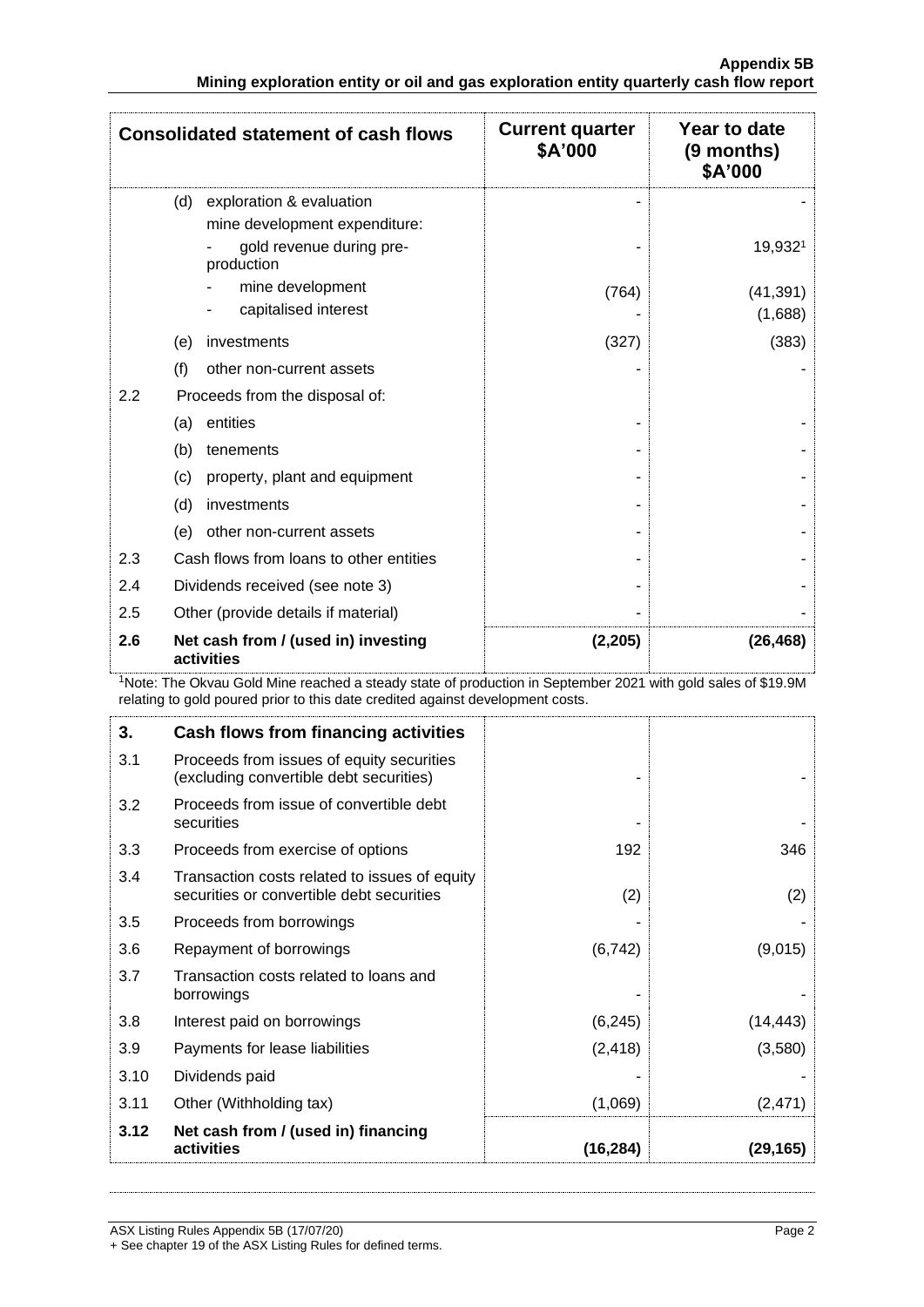| <b>Consolidated statement of cash flows</b> |                                                                          | <b>Current quarter</b><br>\$A'000 | Year to date<br>(9 months)<br>\$A'000 |
|---------------------------------------------|--------------------------------------------------------------------------|-----------------------------------|---------------------------------------|
| 4.                                          | Net increase / (decrease) in cash and<br>cash equivalents for the period |                                   |                                       |
| 4.1                                         | Cash and cash equivalents at beginning of<br>period                      | 17,853                            | 22,761                                |
| 4.2                                         | Net cash from / (used in) operating<br>activities (item 1.9 above)       | 35,765                            | 67,203                                |
| 4.3                                         | Net cash from / (used in) investing activities<br>(item 2.6 above)       | (2,205)                           | (26, 468)                             |
| 4.4                                         | Net cash from / (used in) financing activities<br>(item 3.10 above)      | (16, 284)                         | (29, 165)                             |
| 4.5                                         | Effect of movement in exchange rates on<br>cash held                     | (995)                             | (197)                                 |
| 4.6                                         | Cash and cash equivalents at end of<br>period                            | 34,134                            | 34,134                                |

| 5.  | Reconciliation of cash and cash<br>equivalents<br>at the end of the quarter (as shown in the<br>consolidated statement of cash flows) to the<br>related items in the accounts | <b>Current quarter</b><br>\$A'000 | <b>Previous quarter</b><br>\$A'000 |
|-----|-------------------------------------------------------------------------------------------------------------------------------------------------------------------------------|-----------------------------------|------------------------------------|
| 5.1 | <b>Bank balances</b>                                                                                                                                                          | 34,064                            | 17,783                             |
| 5.2 | Call deposits                                                                                                                                                                 | 70                                | 70                                 |
| 5.3 | <b>Bank overdrafts</b>                                                                                                                                                        |                                   |                                    |
| 5.4 | Other (provide details)                                                                                                                                                       | ۰                                 |                                    |
| 5.5 | Cash and cash equivalents at end of<br>quarter (should equal item 4.6 above)                                                                                                  | 34,134                            | 17,853                             |

| 6.  | Payments to related parties of the entity and their<br>associates                                                                                           | <b>Current quarter</b><br><b>\$A'000</b> |
|-----|-------------------------------------------------------------------------------------------------------------------------------------------------------------|------------------------------------------|
| 6.1 | Aggregate amount of payments to related parties and their<br>associates included in item 1                                                                  | 418                                      |
| 6.2 | Aggregate amount of payments to related parties and their<br>associates included in item 2                                                                  |                                          |
|     | Note: if any amounts are shown in items 6.1 or 6.2, your quarterly activity report must include a description of, and an<br>explanation for, such payments. |                                          |
|     | Directors fees, salaries and superannuation (\$313k); and                                                                                                   |                                          |
|     | Rental payments to a Director related party for the Company premises (\$74k); and                                                                           |                                          |
|     |                                                                                                                                                             |                                          |

- Payments to a Director for the provision of Company secretarial services (\$30k).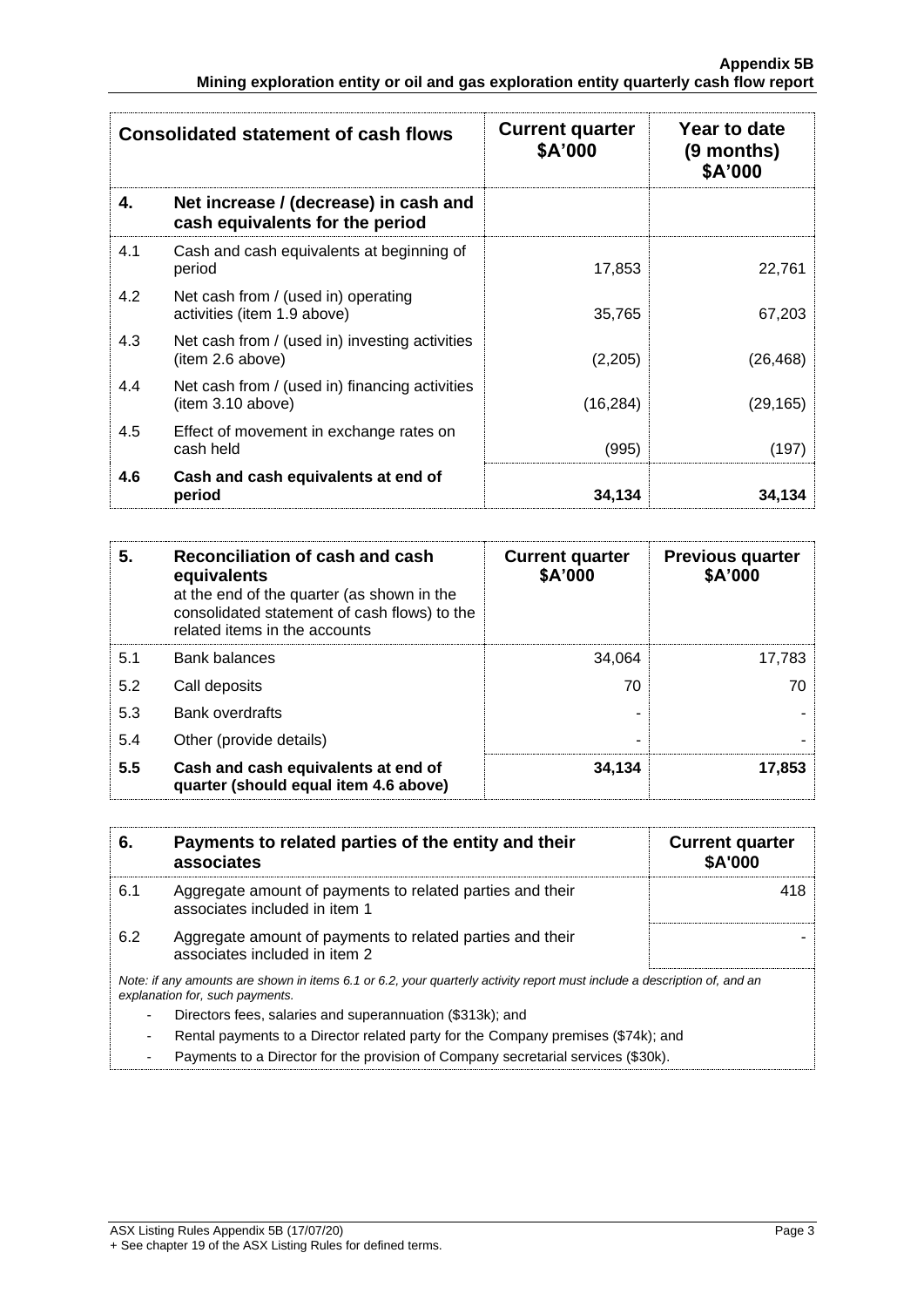| 7.  | <b>Financing facilities</b><br>Note: the term "facility' includes all forms of financing<br>arrangements available to the entity.<br>Add notes as necessary for an understanding of the<br>sources of finance available to the entity.                                                                                                                   | <b>Total facility</b><br>amount at quarter<br>end<br>\$A'000 | Amount drawn at<br>quarter end<br>\$A'000 |
|-----|----------------------------------------------------------------------------------------------------------------------------------------------------------------------------------------------------------------------------------------------------------------------------------------------------------------------------------------------------------|--------------------------------------------------------------|-------------------------------------------|
| 7.1 | Loan facilities                                                                                                                                                                                                                                                                                                                                          | 78,215                                                       | 78,215                                    |
| 7.2 | Credit standby arrangements                                                                                                                                                                                                                                                                                                                              |                                                              |                                           |
| 7.3 | Other (please specify)                                                                                                                                                                                                                                                                                                                                   |                                                              |                                           |
| 7.4 | <b>Total financing facilities</b>                                                                                                                                                                                                                                                                                                                        | 78,215                                                       | 78,215                                    |
| 7.5 | Unused financing facilities available at quarter end                                                                                                                                                                                                                                                                                                     |                                                              |                                           |
| 7.6 | Include in the box below a description of each facility above, including the lender, interest<br>rate, maturity date and whether it is secured or unsecured. If any additional financing<br>facilities have been entered into or are proposed to be entered into after quarter end,<br>include a note providing details of those facilities as well.     |                                                              |                                           |
|     | <sup>1</sup> Credit Agreement with Sprott Private Resource Lending II ("Sprott") for US\$60.0 million plus<br>capitalised interest. The financial close of the Sprott facility occurred on 27 April 2020 (refer<br>to ASX announcement dated 28 April 2020). As at 31 March 2022, the Sprott facility<br>outstanding balance is US\$58.5 million.        |                                                              |                                           |
|     | Term $-5$ years<br>Interest - 6.5% pa plus the greater of (i) USD 3 month LIBOR, and (ii) 2.50% pa, payable<br>monthly with 75% of the interest capitalised during construction                                                                                                                                                                          |                                                              |                                           |
|     | Gold Price Participation Agreement - Commenced in September 2021, a gold price<br>participation payment on 1,449oz per month to a total of 62,307oz. Payment is calculated<br>based on the differential between the average LBMA Gold Price for the month subject to a<br>minimum gold price of US\$1,127/oz, and a gold reference price of US\$1,100/oz |                                                              |                                           |
|     | Security - Sprott to have first ranking security over all undertakings, properties and assets of<br>Emerald including the Okvau Gold Project, to be released upon full repayment of all<br>obligations.                                                                                                                                                  |                                                              |                                           |

| 8.  | Estimated cash available for future operating activities                                                                                                                                                                        | \$A'000 |
|-----|---------------------------------------------------------------------------------------------------------------------------------------------------------------------------------------------------------------------------------|---------|
| 8.1 | Net cash from / (used in) operating activities (item 1.9)                                                                                                                                                                       | 35,765  |
| 8.2 | Payments for exploration & evaluation classified as investing<br>activities and mine development expenditure (item 2.1(d))                                                                                                      | (764)   |
| 8.3 | Total relevant outgoings (item $8.1$ + item $8.2$ )                                                                                                                                                                             | 35,001  |
| 8.4 | Cash and cash equivalents at quarter end (item 4.6)                                                                                                                                                                             | 34,134  |
| 8.5 | Unused finance facilities available at quarter end (item 7.5)                                                                                                                                                                   |         |
| 8.6 | Total available funding (item $8.4 +$ item $8.5$ )                                                                                                                                                                              | 34,134  |
| 8.7 | Estimated quarters of funding available (item 8.6 divided by<br>item 8.3)                                                                                                                                                       | n/a     |
|     | Note: if the entity has reported positive relevant outgoings (ie a net cash inflow) in item 8.3, answer item 8.7 as "N/A".<br>Otherwise, a figure for the estimated quarters of funding available must be included in item 8.7. |         |
| 8.8 | If item 8.7 is less than 2 quarters, please provide answers to the following questions:                                                                                                                                         |         |
|     | 8.8.1<br>Does the entity expect that it will continue to have the current level of net operating<br>cash flows for the time being and, if not, why not?                                                                         |         |
|     | Answer: n/a                                                                                                                                                                                                                     |         |